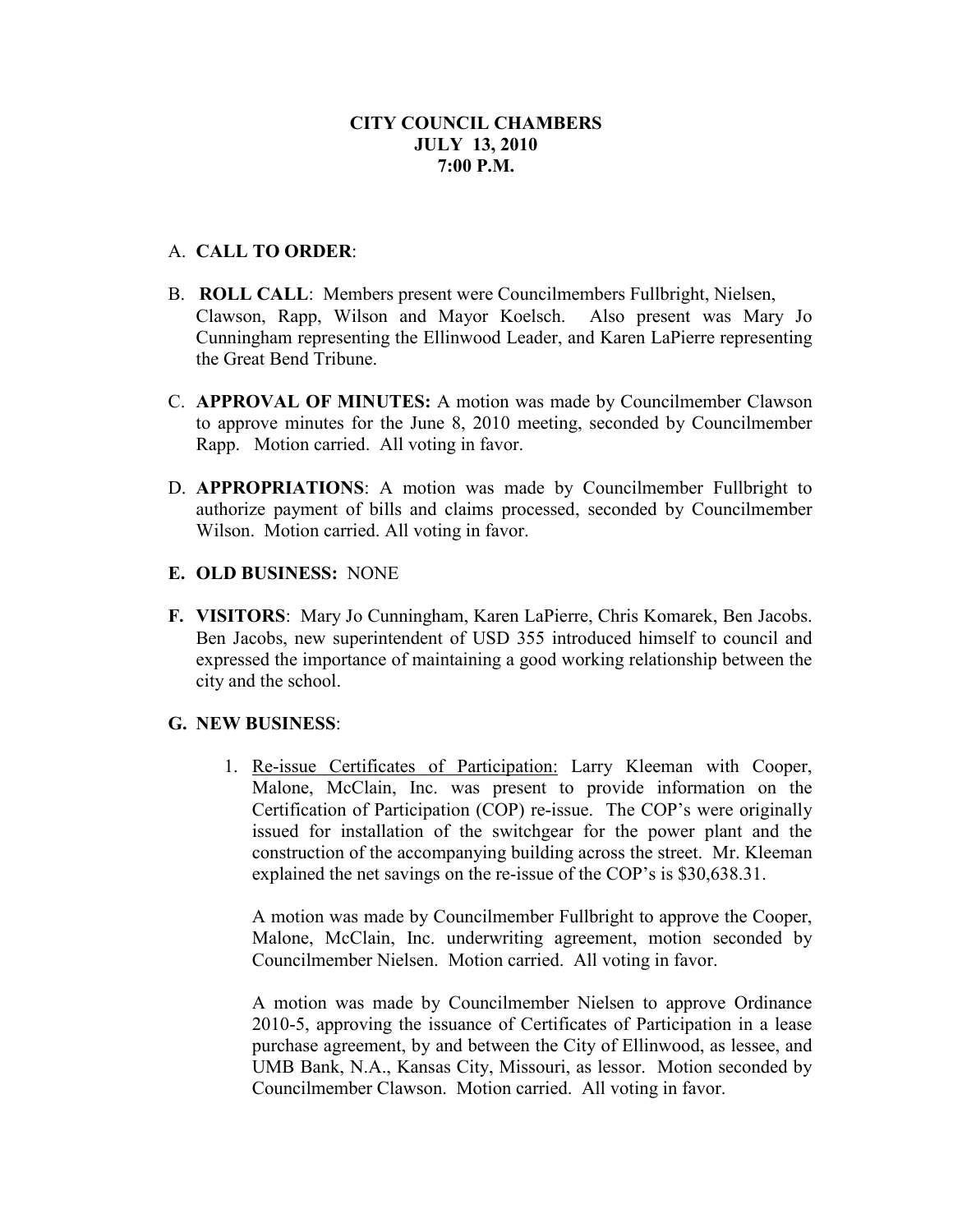2. Re-issue General Obligation Bonds: Larry Kleeman with Cooper, Malone, McClain, Inc. was present to provide information on the General Obligation (GO) Bond re-issue. The GO bonds were originally issued to finance the street and infrastructure improvements on  $11<sup>th</sup>$  Street and North Kennedy Street. Mr. Kleeman explained the net savings on the reissue of the GO bonds is \$18,465.67.

A motion was made by Councilmember Nielsen to approve Ordinance 2010-6, authorizing the issuance of the City's General Obligation Refunding Bonds, Series 2010, in the aggregate principal amount of \$395,000. Motion seconded by Councilmember Rapp. Motion carried. All voting in favor.

A motion was made by Councilmember Fullbright to approve Resolution 71310, prescribing the form and details of and authorizing and directing the sale and delivery of General Obligation Refunding Bonds, Series 2010. Motion seconded by Councilmember Wilson. Motion carried. All voting in favor.

3. Consideration of Ordinance Adopting 2010 Uniform Public Offense Code: The League of Kansas Municipalities publishes an updated Uniform Public Offense Code, which includes all criminal offenses not related to traffic. The City currently utilizes the 2008 code.

A motion was made by Councilmember Fullbright to approve Ordinance 2010-7, an ordinance regulating public offenses within the corporate limits of the City of Ellinwood, Kansas incorporating by reference the "Uniform Public Offense Code for Kansas Cities," Edition of 2010. Councilmember Clawson seconded the motion. Motion carried. All voting in favor.

4. Consideration of Ordinance Adopting 2010 Standard Traffic Offense Code: The League of Kansas Municipalities publishes an updated Standard Traffic Offense Code, which includes all traffic offenses. The City currently utilizes the 2008 code.

A motion was made by Councilmember Clawson to approve Ordinance 2010-8, an ordinance regulating traffic within the corporate limits of the City of Ellinwood, Kansas; incorporating by reference the "Standard Traffic Ordinance for Kansas Cities," Edition of 2010, providing certain penalties and repealing Ordinance 2008-7. Councilmember Wilson seconded the motion. Motion carried. All voting in favor.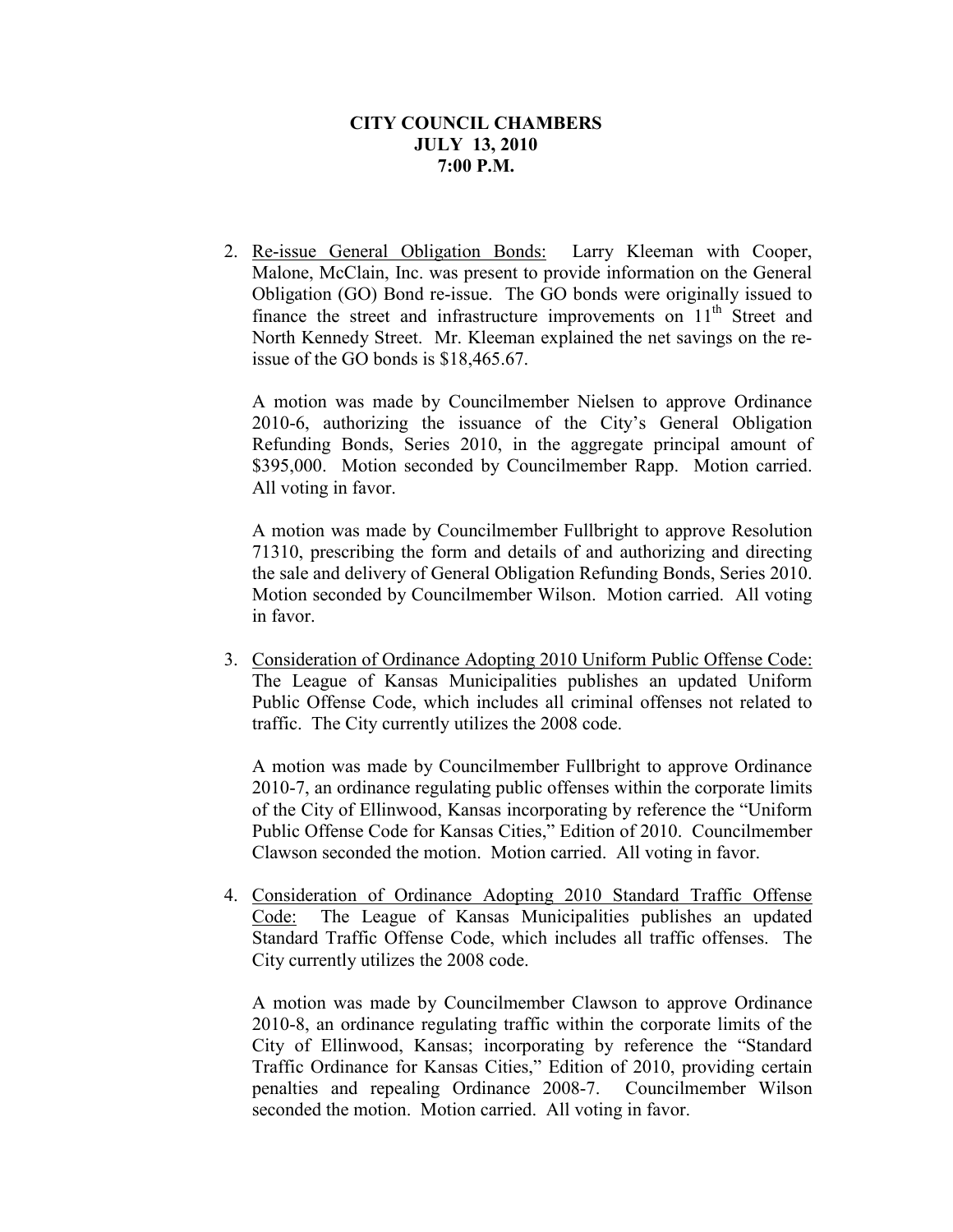5. RCC Water Tower Antenna Agreement: In 2009, the City entered into a lease agreement with Rural Cellular Corporation (RCC) for placement of 2 antennae on the north water tower. The City receives a payment of \$1650 per month for the use of the tower and ancillary property. Included in the agreement is the authority to make improvements and repairs to the antenna and equipment including placement of co-axial cable to the antennae. RCC has assigned the agreement to AT&T Mobility, which has requested the City allow them to increase the number of antennae from 2 to 5 and the necessary co-axial cable from 3 to 8. The current agreement limits the number of antennae to 2.

After some discussion, council authorized Robert Peter, city administrator to re-negotiate with AT&T on an increased fee, for the additional antennae and to provide some additional specifications as to the equipment allowed on the tower.

- 6. Property at 116 East  $1^{st}$  Street: The property at 116 East  $1^{st}$  Street is in a state of disrepair and has been vacant for some time. The general consensus of the council was to initiate condemnation proceedings on the property.
- 7. Executive Session: An executive session is requested for discussion of acquisition of property. A motion was made by Councilmember Clawson to adjourn into executive session for ten (10) minutes for discussion of acquisition of property and that the council meeting will reconvene in the council chambers, seconded by Councilmember Nielsen. Motion carried. All present voting in favor. The governing body recessed into executive session at 8:05 p.m.

Meeting reconvened into regular session at 8:15 p.m. No further action was taken.

## H. **REPORTS**:

- 1. Municipal Court Report: Presented to Council was the Municipal Court Report for June 2010.
- 2 Utilities Production Report: Presented to Council was the Utilities Production Report.
- 3. Staff Reports:
	- a) Staff reminded council of budget study session on July  $20<sup>th</sup>$ at 6:30 p.m.